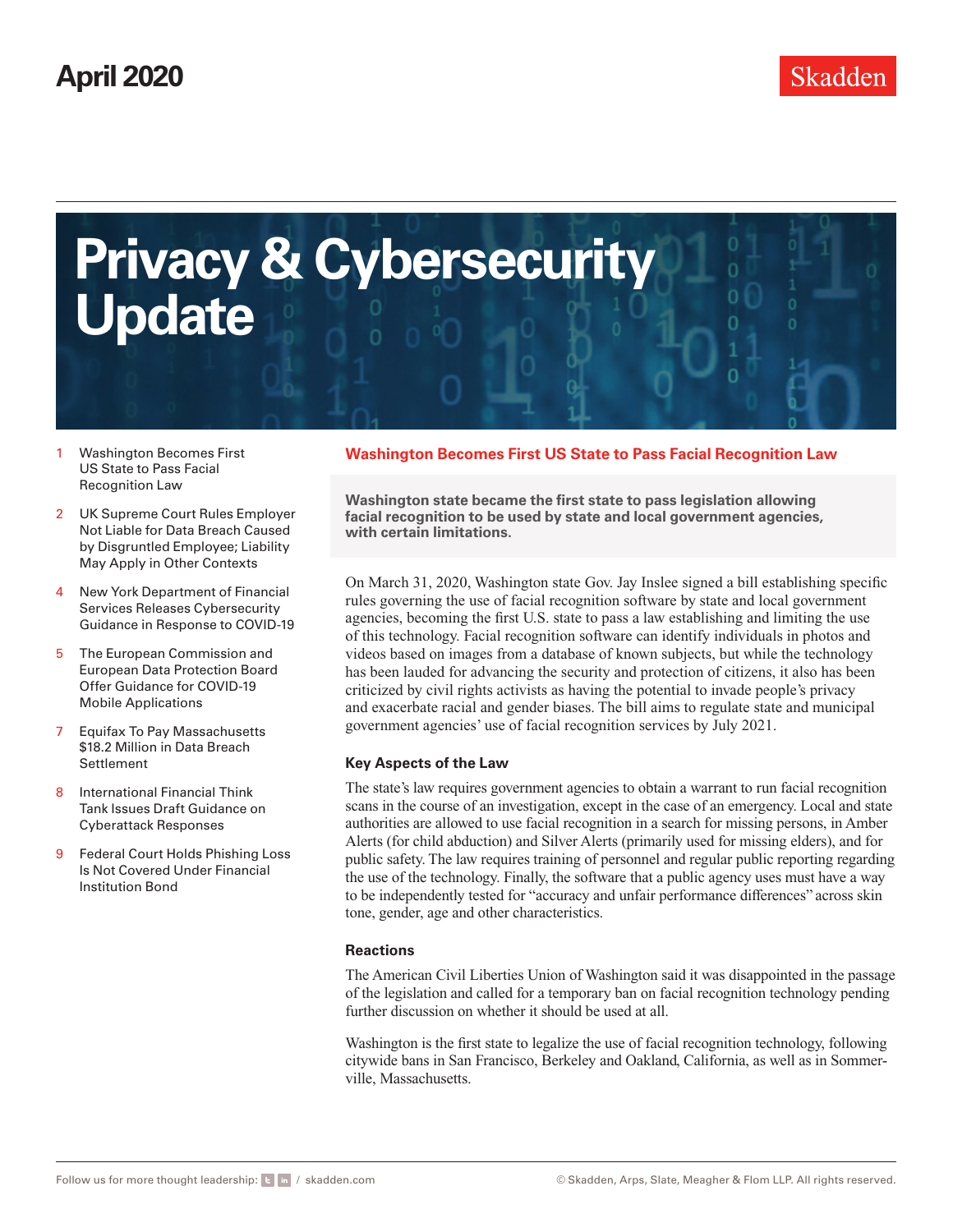## <span id="page-1-0"></span>**Key Takeaways**

The Washington state law is designed to strike a balance between the civil rights issues associated with the use of facial recognition software and the perceived advancements in public safety that the technology could provide. Depending on where each state aligns itself within this debate, this new law could be a model for similar laws in other states.

[Return to Table of Contents](#page-0-0)

## **UK Supreme Court Rules Employer Not Liable for Data Breach Caused by Disgruntled Employee; Liability May Apply in Other Contexts**

**The U.K. Supreme Court has ruled that an employer cannot be held vicariously liable for a data breach caused by the actions of a rogue employee, but rejected the argument that U.K. data protection law can never give rise to vicarious liability for employers.** 

On April 1, 2020, the U.K.'s Supreme Court ruled in *WM Morrison Supermarkets plc v Various Claimants*<sup>1</sup> that WM Morrison Supermarkets (Morrisons) is not vicariously liable for the actions of a disgruntled employee. The case largely turned on the court's interpretation of employer liability law in the U.K., finding that the requirement for a close connection between the wrongful conduct and the ordinary course of the firm's business or the employee's employment was not established. However, the court rejected the argument that U.K. data protection laws do not allow for employer vicarious liability in general, and its ruling makes clear that a different fact pattern could support the claim in future data protection breach litigation.

## **Background**

In January 2014, a Morrisons senior auditor, Andrew Skelton (Skelton), uploaded the data of 99,998 Morrisons employees to a publicly accessible file-sharing website in an apparent response to a disciplinary action taken by the company against him months earlier. In addition, Mr. Skelton made a copy of the data in the course of gathering it and transmitting it to Morrisons' external auditor. In March 2014, he then sent a CD containing the data to three British newspapers, which alerted Morrisons. The company took steps to remove the data from the internet, initiated investigations and informed the police. Mr. Skelton was arrested and sentenced to eight years in prison.

More than 5,000 of the affected employees brought proceedings against Morrisons on the basis that the company was vicariously liable for Mr. Skelton's conduct and for its own alleged breach of the statutory duty created by Section 4(4) of the Data Protection Act 1998 (DPA), $2$  as well as the misuse of private information and breach of confidence.

In the first legal proceeding before the High Court, Morrisons was found to be vicariously liable for Mr. Skelton's breach of statutory duty under the DPA, his misuse of private information and his breach of his duty of confidence, but also found that Morrisons had no primary liability in any of the charges alleged.

The Court of Appeal agreed that the DPA did not exclude vicarious liability for misuse of private information, nor for breach of confidence. The court also found that Mr. Skelton's acts were within the "field of activities" assigned to him and that the relevant facts constituted a "seamless and continuous sequence" or "unbroken chain."<sup>3</sup> Based on those findings, the court held that Morrisons was vicariously liable for Mr. Skelton's wrongdoing.

## **Two Questions the Supreme Court Had to Consider**

When the case came before the Supreme Court, the court had to consider (1) whether Morrisons was vicariously liable for Mr. Skelton's conduct; and (2) if so, whether the DPA excluded the imposition of vicarious liability for (i) statutory torts committed by an employee data controller under the DPA, and (ii) misuse of private information and breach of confidence.

## **Was Morrisons Vicariously Liable for Skelton's Conduct?**

In a recent case involving *Morrisons — Mohamud v. WM Morrison Supermarkets plc* — Lord Roger Toulson summarized two related matters for consideration: (1) the "field of activities" the employer had entrusted to its employee, and (2) whether there was a sufficient connection between the position in which the employee was employed and their wrongful conduct to make it right for the employer to be held liable under the principle of social justice. In *Mohamud*, there was "an unbroken sequence of events," where, following a verbal altercation with a motorist at the kiosk, a gas station attendant followed the motorist to his car, opened the door and ordered him never to return to the gas station before assaulting him. The court found that the order to keep away from the employer's premises was in connection with the business, at which the attendant was employed with the purpose of serving customers. Therefore, the test is "not merely

<sup>&</sup>lt;sup>2</sup> Section 4(4) of the DPA provided that "it shall be the duty of a data controller to comply with the data protection principles in relation to all personal data with respect to which he is the data controller." The DPA transposed Directive 95/46/ EC of 24 October 1995 (the Data Protection Directive). The DPA has since been replaced by the Data Protection Act 2018, and the (duties under the) General Data Protection Regulation (Regulation (EU) 2016/679, or GDPR).

<sup>3</sup> *Mohamud v WM Morrison Supermarkets plc* [2016] UKSC 11.

<sup>1</sup> [2020] UKSC 12.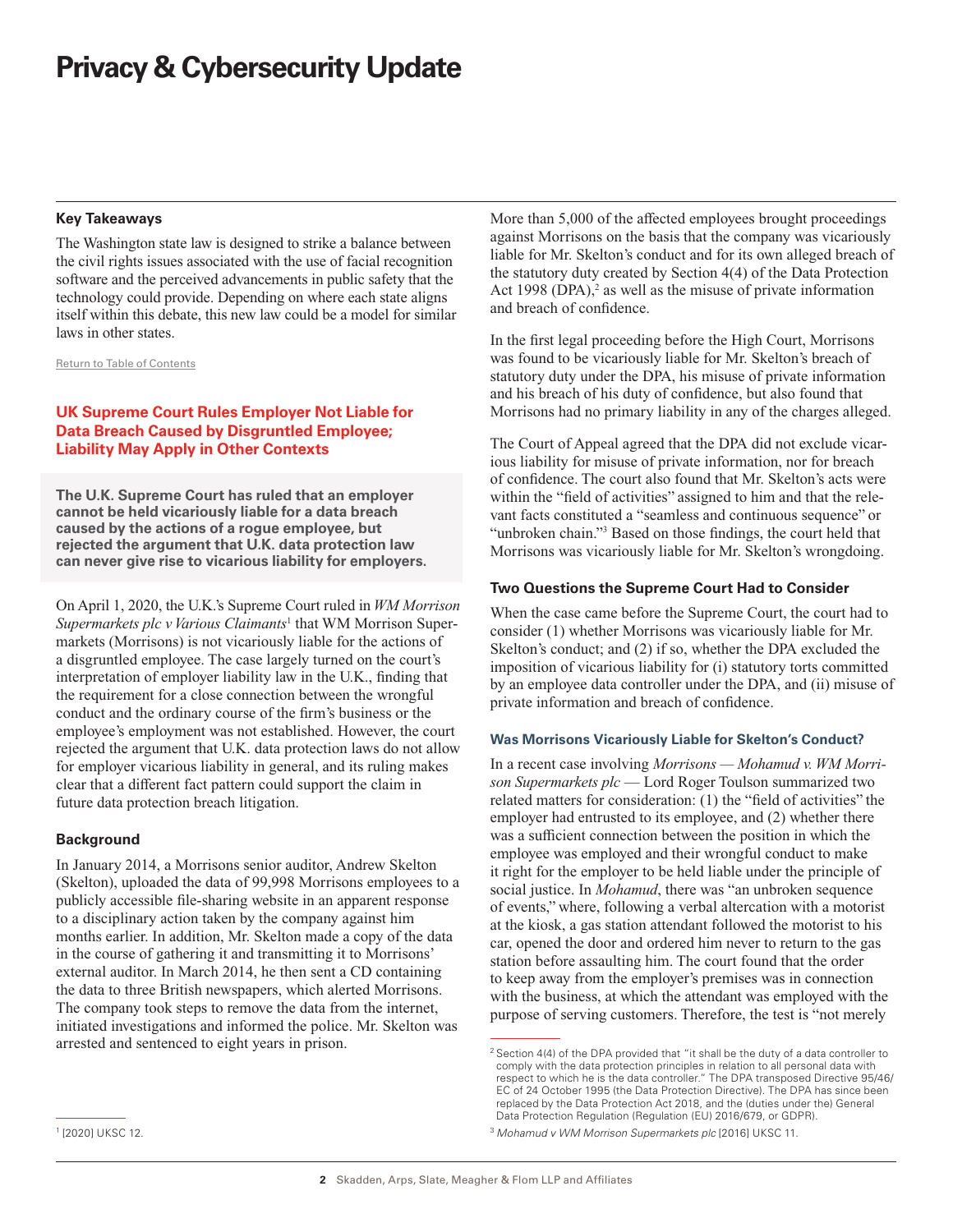a question of timing or causation," and vicarious liability for wrongdoing by an employee is decided by "orthodox common law reasoning, generally based on the application to each case, in the light of the guidance to be derived from decided cases." 4

In the recent *Morrisons* case, the Supreme Court found that the disclosure of data on the internet did not form part of Mr. Skelton's field of activities as it was not an authorized act. While there was a close temporal link and an unbroken chain of causation linking the provision of data to Mr. Skelton and his wrongful disclosure of the data, the temporal or causal connection did not satisfy the close connection test. The authorization for Mr. Skelton and the tasks required of him were not connected closely enough to the wrongful disclosure such that he could have been acting in the ordinary course of his employment. The fact that he had the opportunity to commit the wrongful act was not sufficient to warrant the imposition of vicarious liability. The court concluded that Mr. Skelton's wrongful conduct was not so closely connected with acts that he was authorized for, such that, for the purposes of Morrisons' liability to third parties, his conduct cannot fairly and properly be regarded as acting in the ordinary course of his employment.

The court's ruling also appeared to include a departure from the approach in the *Mohamud* case, where the employee's motive in that case was considered to be "irrelevant." The gas station employee's confrontation with the motorist that occurred by his car was a continuation of the argument that had taken place at the sales kiosk. Therefore, the court ruled that the employee had not "metaphorically taken off his uniform the moment he stepped from behind the counter" and was not "pursuing his private ends."

In the *Morrisons* case the court clarified that, in *Mohamud*, Lord Toulson had in fact considered whether the employee was acting for personal reasons but concluded that the incident constituted "a seamless episode" in the course of employment. This was not the case for Mr. Skelton, whose motive was important, as the court ruled he was not acting "about his employer's business," but instead pursuing a personal vendetta in which the employer might be vicariously liable for his wrongdoing, which was designed specifically to harm the employer.

### **Does the DPA Exclude the Imposition of Vicarious Liability?**

Morrisons argued that the DPA does not allow for the imposition of vicarious liability, but the court found its arguments unpersuasive. Although the DPA included no discussion about the position of a data controller's employer, the court decided that imposing statutory liability on a data controller such as Mr. Skeltonis not inconsistent with the co-existence of vicarious liability of his employer, whether for breach of the DPA at common law or in equity. The court's ruling showed that it is irrelevant that a data controller's statutory liability under the DPA is based on a lack of reasonable care as opposed to vicarious liability for an employee's conduct, which is not based on fault. As such, it makes no difference that an employee's liability may arise under statute instead. Furthermore, the legislation was intended to increase the protection of data subjects rather than take away existing protections.

## **Key Takeaways and Implications for Future Data Protection Breach Actions**

*Morrisons* suggests that a wrongful action committed for purely personal reasons might not sustain the claim of vicarious liability in the future. However, a different fact pattern and set of reasons for an employee committing data protection breaches could produce a very different outcome in a different case. As Lord Donald Nicholls stated in *Dubai Aluminium Co Ltd v Salaam*, when distinguishing between an employee pursuing his own interests on "a frolic of his own" and "[an] employee … engaged, however misguidedly, in furthering his employer's business," any wrongdoing of an employee potentially construed in light of the latter scenario might increase the risk of successful vicarious liability claims for large-scale data protection breaches.

Furthermore, it is evident that businesses cannot exclude the imposition of vicarious liability as the claim may be based upon statutory or common law wrongs. Although one species of claim may have been excluded in *Morrisons*, there remain many avenues for affected data subjects to pursue claims against employers for a data protection breach. Insurers also will be taking note of this changing landscape.

However, data subjects considering a group or representative action should still proceed with caution. In particular, there has been very limited court consideration of the significance of a loss for claims under the DPA (as well as its successor, the Data Protection Act 2018, and the GDPR). As it stands currently, in *Morrisons* there has not yet been a decision on that issue, so there are no clear guidelines to inform potential future group actions or funders as to how the English courts will quantify compensation and what sort of damages will be awarded. There also may be practical considerations, such as the costs involved in mounting such challenges. The representative action brought by Richard Atkinson against Equifax Limited for the significant cyberattack against Equifax Inc in 2017 was recently withdrawn, with Equifax permitted to recover its costs — a sage reminder that there remains a long way to go for large-scale data protection breach actions in the U.K.

[Return to Table of Contents](#page-0-0)

<sup>&</sup>lt;sup>4</sup> One recent formulation of what is known as the "close connection" test can also be found in *Dubai Aluminium Co Ltd v Salaam* [2003] 2 AC 366, which was discussed by the court in *Morrisons*.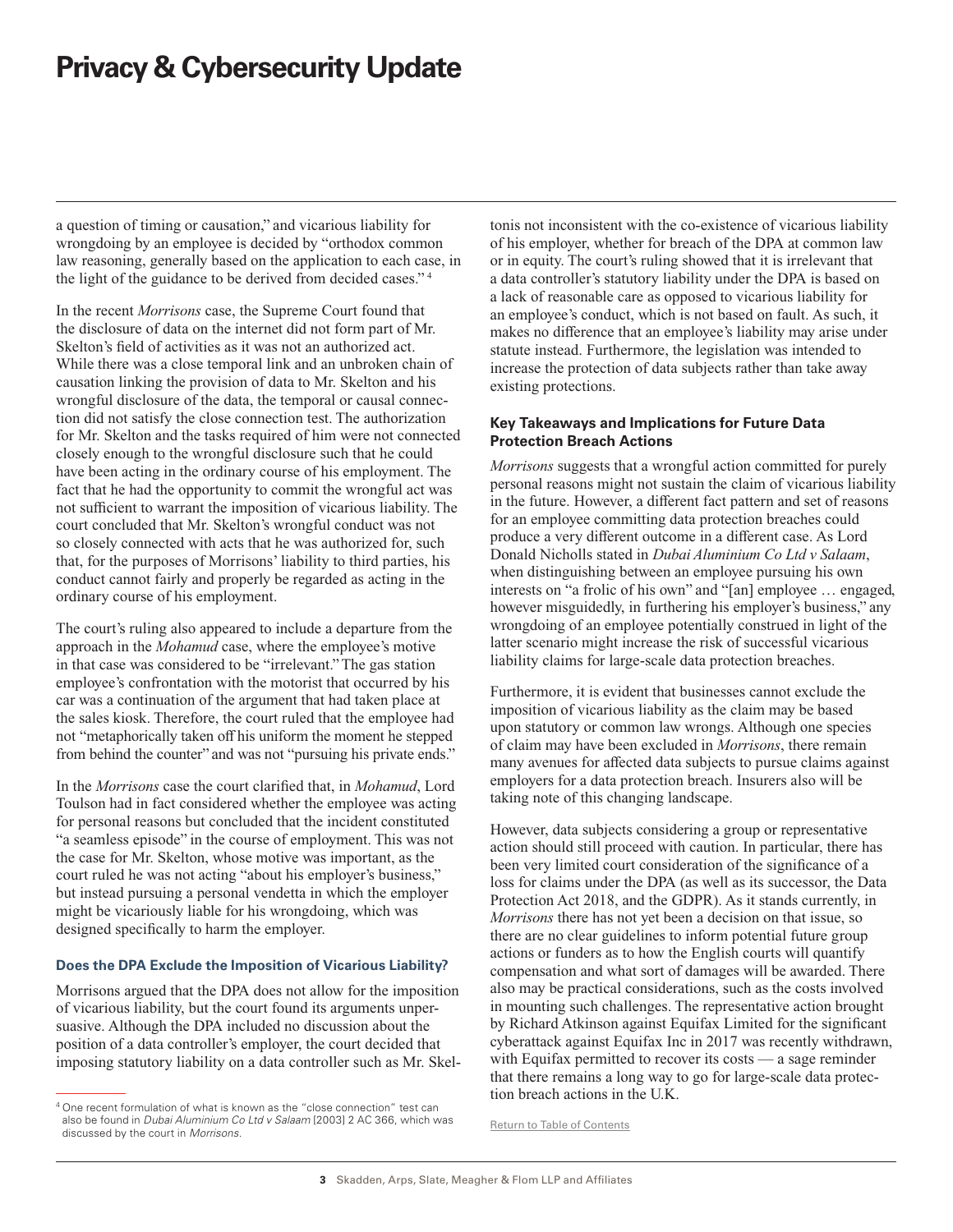## <span id="page-3-0"></span>**New York Department of Financial Services Releases Cybersecurity Guidance in Response to COVID-19**

**The New York Department of Financial Services (NYDFS) released guidance for companies within its jurisdiction on how to identify and address mounting cybersecurity risks associated with the COVID-19 pandemic.**

On April 13, 2020, NYDFS published guidance<sup>5</sup> for regulated entities, highlighting heightened cybersecurity risks in light of the impact of the COVID-19 pandemic. The department also reiterated its incident reporting requirements have not changed in spite of the current circumstances, noting that cybersecurity events must still be reported within 72 hours as per usual obligations. The guidance offers recommendations across three areas of increased risk: remote working, phishing and fraud, and third-party risk.

## **Risks and Mitigations**

## **Remote Working**

The increase in people remotely working due to COVID-19 presents additional cybersecurity challenges compared to those in a typical workplace as hardware is significantly more vulnerable when connected to employees' home networks. Justin Shibayama Herring, executive deputy superintendent of the NYDFS Cybersecurity Division, speculated that a significant percentage of personal computers already have been compromised. NYDFS' guidance highlights five areas of concern associated with remote working and offers recommendations companies can use to address these risks.

- Secure Connections: Regulated entities should focus on ensuring remote access is as secure as possible, including by utilizing multifactor authentication and secure VPN connections to encrypt data in transit.
- Company-Issued Devices: All devices used for remote working should be properly secured, including by installing security software and preventing employees from adding or removing applications.
- Bring Your Own Device Expansion: If an expanded Bring Your Own Device policy is necessary to enable remote working, companies should employ additional security measures to mitigate increased security risks.
- Remote Working Communications: Video- and audio-conferencing applications that enable remote working have been increasingly targeted by cybercriminals. NYDFS recommends

limiting unauthorized access to these tools and training employees on proper use.

- Data Loss Prevention: Regulated entities should remind employees not to use personal accounts to send nonpublic information.

#### **Increased Phishing and Fraud**

NYDFS warns that online fraud and phishing attempts have become more prevalent amid the pandemic. The guidance recommends that companies offer additional training and remind employees to be aware of phishing attempts. The department also suggests updating authentication protocols for security exceptions and wire transfers to address risks associated with the reduction of face-to-face interactions. Employees should be aware of who they are interacting with, even in remote working environments.

## **Third-Party Risk**

The guidance recommends that regulated entities coordinate with critical vendors to determine how to properly address risks to third-party vendors.

## **Broader NYDFS Inquiry**

The department's guidance follows its March 2020 industry letter requiring all regulated institutions to submit a COVID-19 preparedness plan to address increases in operational risks, including cyberattacks and fraud. Following the March directive, many regulated entities sought clarification from the NYDFS Cybersecurity Division on the areas currently being prioritized. Accordingly, this new guidance reflects NYDFS' continued focus on the implementation of cybersecurity regulations during the pandemic.

## **Key Takeaways**

NYDFS-regulated entities should be aware of the increase in cybersecurity risks due to COVID-19, including the risks associated with remote working, phishing and third-party vendors. Companies should consider taking the steps recommended in the guidance to maintain effective cybersecurity during the pandemic.

[Return to Table of Contents](#page-0-0)

<sup>&</sup>lt;sup>5</sup> [The NYDFS guidance is available here](https://www.dfs.ny.gov/industry_guidance/industry_letters/il20200413_covid19_cybersecurity_awareness).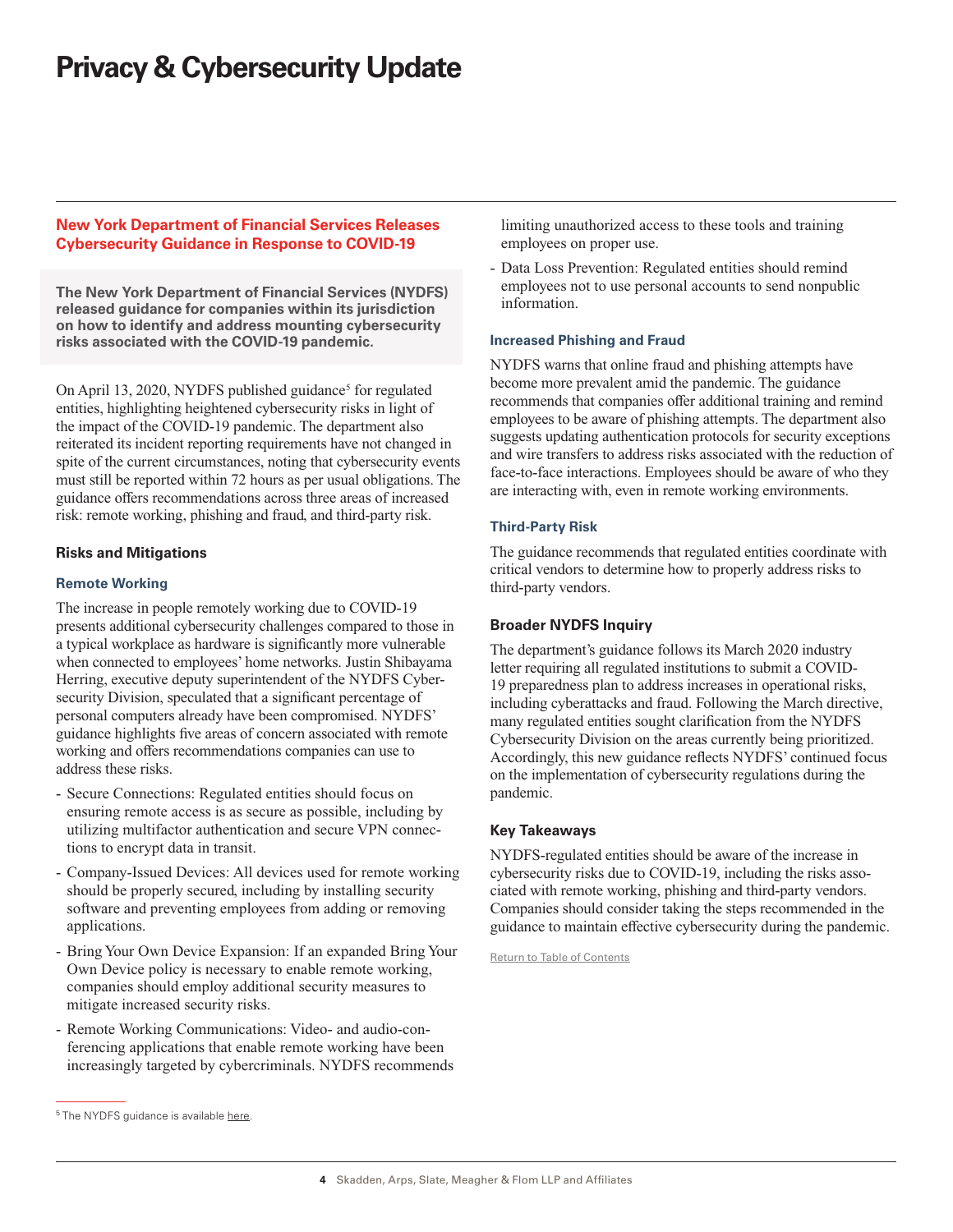## <span id="page-4-0"></span>**The European Commission and European Data Protection Board Offer Guidance for COVID-19 Mobile Applications**

**The European Commission (EC) and the European Data Protection Board (EDPB) have offered detailed guidance on the development and use of mobile applications to help fight the COVID-19 pandemic, with an emphasis on privacy and security considerations under EU law.** 

On April 14, 2020, the EDPB released a letter (the letter) $6$  in response to the EC's guidance on the use of mobile applications to combat COVID-19 (the recommendations).<sup>7</sup> The EC's recommendations provide a "toolbox of measures" to be applied in the use of technology by EU member states in the fight against the pandemic, while the letter welcomes the EC's initiative in developing a pan-European and coordinated approach when using mobile applications for such purposes. Both agencies' releases address the data protection and information security measures that should be contemplated when developing COVID-19 mobile applications, while also both emphasizing that the implementation of the data protection principles under the GDPR remains of paramount importance.

## **The Commission's Toolbox**

The recommendations establish a common approach "toolbox" for the use of mobile applications and anonymized mobile data to address the pandemic. The toolbox consists of practical measures and envisages a pan-European approach in the fight against the virus, which will involve sharing assessments of effectiveness of COVID-19-related mobile applications, as well as sharing information on the interoperability of such mobile applications across the EU and their compliance with data protection laws. A common scheme for using anonymized and aggregated data will help EU member states:

- model and predict the evolution of the disease;
- monitor the effectiveness of decision-making by member states' authorities; and
- form a coordinated strategy for exiting from the COVID-19 crisis.

#### **Data Protection and Cybersecurity Considerations**

In developing COVID-19 mobile applications, the recommendations stress the importance of respecting fundamental rights and preventing surveillance or stigmatization, with such mobile applications generally guided by the GDPR data protection principles. In particular, the recommendations set out the principles that should be observed, including:

- using the least intrusive measures possible (*e.g.*, utilizing proximity data and avoiding processing location data or movements of individuals). Anonymized and aggregated data should be used where possible;
- ensuring that there are technical requirements in place for the technologies being used (*e.g.*, Bluetooth Low Energy) to establish device proximity, encryption, data security and storage of data on the mobile devices;
- having effective cybersecurity measures to protect the availability, authenticity, integrity and confidentiality of data;
- having expiration measures in place to ensure that personal data that has been collected is deleted when the pandemic is declared to be under control;
- having appropriate methods of warning people who have been in close contact with an infected person and ensuring that the infected person remains anonymous; and
- having privacy settings (in the mobile applications) spelled out and operational in a transparent manner.

#### **Process for Development**

The recommendations stress that COVID-19-related mobile applications should strictly limit the processing of personal data for the purposes of combating the pandemic. Developers should ensure, on an ongoing basis, that there are:

- regular reviews to assess the continued need for the processing of personal data; and
- measures are in place to ensure that personal data is irreversibly destroyed once the processing of the data is no longer required.

Development of an app's toolbox should be done while being mindful of the changing circumstances of the crisis and utilize best practices accordingly.

#### **The EDPB's Letter**

#### **General Consideration for COVID-19-Related Mobile Applications**

In its letter, the EDPB acknowledges that no "one-size-fits-all solution" exists for COVID-19-related app data protection and that technical solutions will need to be examined on a case-bycase basis. The letter suggests that developers of these applications consult with data protection authorities to ensure that personal data is processed in accordance with applicable data protection laws. The EDPB underlines that such mobile appli-

<sup>&</sup>lt;sup>6</sup> The EDPB's letter is available [here](http://skadden.com/-/media/files/publications/2020/04/privacy-and-cybersecurity-update/edpbletterecadvisecodivappguidance_final_ft6.pdf).

 $7$  The European Commission's recommendations are available [here.](http://skadden.com/-/media/files/publications/2020/04/privacy-and-cybersecurity-update/recommendation_on_apps_for_contact_tracing_4_ft7.pdf)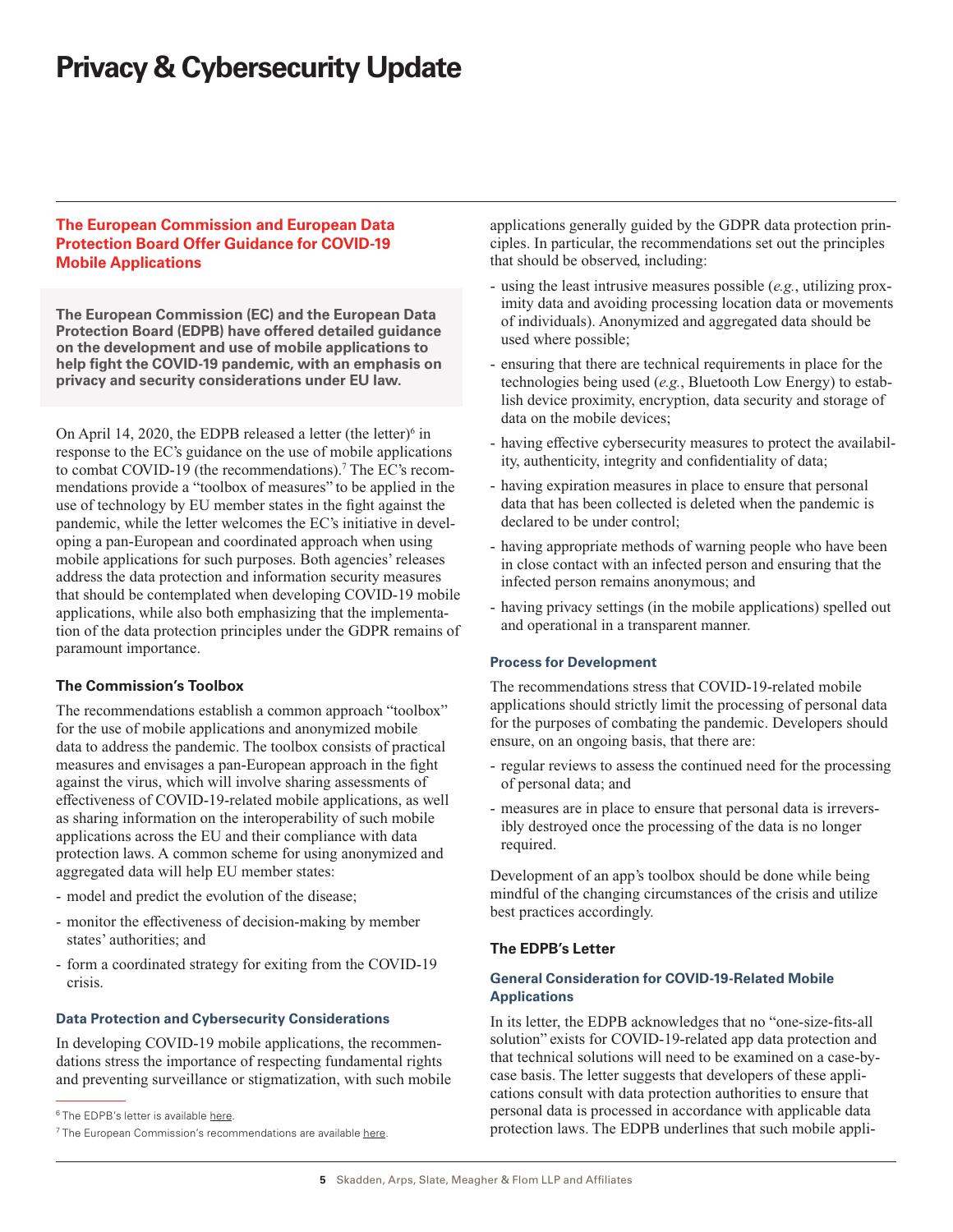cations should be developed in an accountable and transparent manner, including by utilizing the implementation of privacy-by-design and privacy-by-default mechanisms as required under the GDPR.

On that note, the U.K. Information Commissioner's Office (the ICO) stated a formal opinion confirming that Google and Apple are being transparent about how their jointly created app technology will operate and are making clear statements on how privacy-by-design features in their work on contact tracing technology will be achieved.<sup>8</sup>

In developing COVID-19-related mobile applications, developers also should conduct data protection impact assessments (DPIAs) to document privacy practices and justifications in light of individuals' fundamental rights and freedoms. The EDPB strongly encourages that DPIAs are undertaken prior to the processing of personal data taking place in such mobile applications, as this will help developers minimize data protection concerns by identifying risks in the implementation of these applications and ensure that appropriate safeguards are in place. For example, DPIAs can help developers understand what data is required and why, ensuring that suitable measures are in place that govern what happens to collected data once it has been processed. This will help, for instance, mitigate against data being processed in a manner excessive to the purpose it was gathered for.

The EDPB also suggests that the source code of such applications should be made publicly available for scrutiny by the scientific community. Currently, the EDPB has not provided further detail as to how such source code should be released for the purposes of protecting intellectual property rights.

## **Specific Considerations for COVID-19-Related Mobile Applications**

In its letter, the EDPB addresses specific issues related to the use of mobile applications for virus warning and contact tracing purposes, and sets out several key data protection recommendations which are outlined below.

#### **Voluntary Adoption and Legal Basis**

The letter emphasizes that the use of COVID-19-related mobile applications should be voluntary and that legislative interventions should not push for compulsory adoption, stating that individuals should be free to install and uninstall such mobile applications at will. That said, the fact that these mobile applications should be adopted on a voluntary basis does not mean that consent is the sole legal basis for the processing of personal data. The letter clarifies that public authorities, when acting as data

controllers for the purposes of COVID-19-related mobile applications, also may rely on the necessity for the performance of a task for public interest as the legal basis for lawfully processing personal data.9

## **Geolocation Tracking**

The EDPB stresses that COVID-19-related mobile applications do not require location tracking of individual users. Collecting data on an individual's movements would be contrary to the data minimization principle and also will create security and privacy risks. In its guidance on the use of location data in the context of the pandemic,<sup>10</sup> the EDPB has stated that "large scale monitoring of location between natural persons is a grave intrusion into their privacy." The board has urged that if location data is collected, it must be properly anonymized and its use can only be legitimized by relying on the voluntary adoption by users (*i.e.*, user consent). This reinforces both the letter and the recommendations' guidance that the use of COVID-19-related mobile applications should be voluntary.

#### **Storage of Data**

The EDPB notes that although both local storage (within individuals' devices) and centralized storage are valid alternatives for storing data (provided that adequate security measures are in place), local storage (*i.e.*, a decentralized solution) is more in line with the data minimization principle. Safeguards and security measures also will need to be in place for any transfers of personal data that is being stored.

#### **Quality of Data and Warning**

The letter underlines that the quality of the data processed in relation to COVID-19-related mobile applications is crucial for the use of this technology to effectively help fight the pandemic. Developers should work with health care authorities and scientists to identify what would constitute a "contact event," as well as in what cases the event would be shared and the functional requirements of such mobile applications. The letter states that a mechanism should be in place which ensures the accuracy a diagnosis, such as a one-time scannable code provided with the result of a test. Verifying the accuracy of a COVID-19 diagnosis is crucial for safeguarding mobile applications from becoming a social platform for spreading false alarms.

## **Stigmatization**

COVID-19-related mobile applications should include anonymization features to avoid stigmatization for potentially infected people. To achieve this, the letter proposes that such

<sup>&</sup>lt;sup>9</sup> For more information, see Skadden's mailing "Protecting Lives Without Destroying Jobs - Using Technology To Suppress COVID-19.

<sup>&</sup>lt;sup>10</sup> The EDPB's guidance on these applications is available [here](http://skadden.com/-/media/files/publications/2020/04/privacy-and-cybersecurity-update/edpbguidelines20200420contacttracingcovidwithannex.pdf).

<sup>&</sup>lt;sup>8</sup> The ICO's opinion is available [here](http://skadden.com/-/media/files/publications/2020/04/privacy-and-cybersecurity-update/applegoogleapiopinionfinalapril2020_ft8.pdf).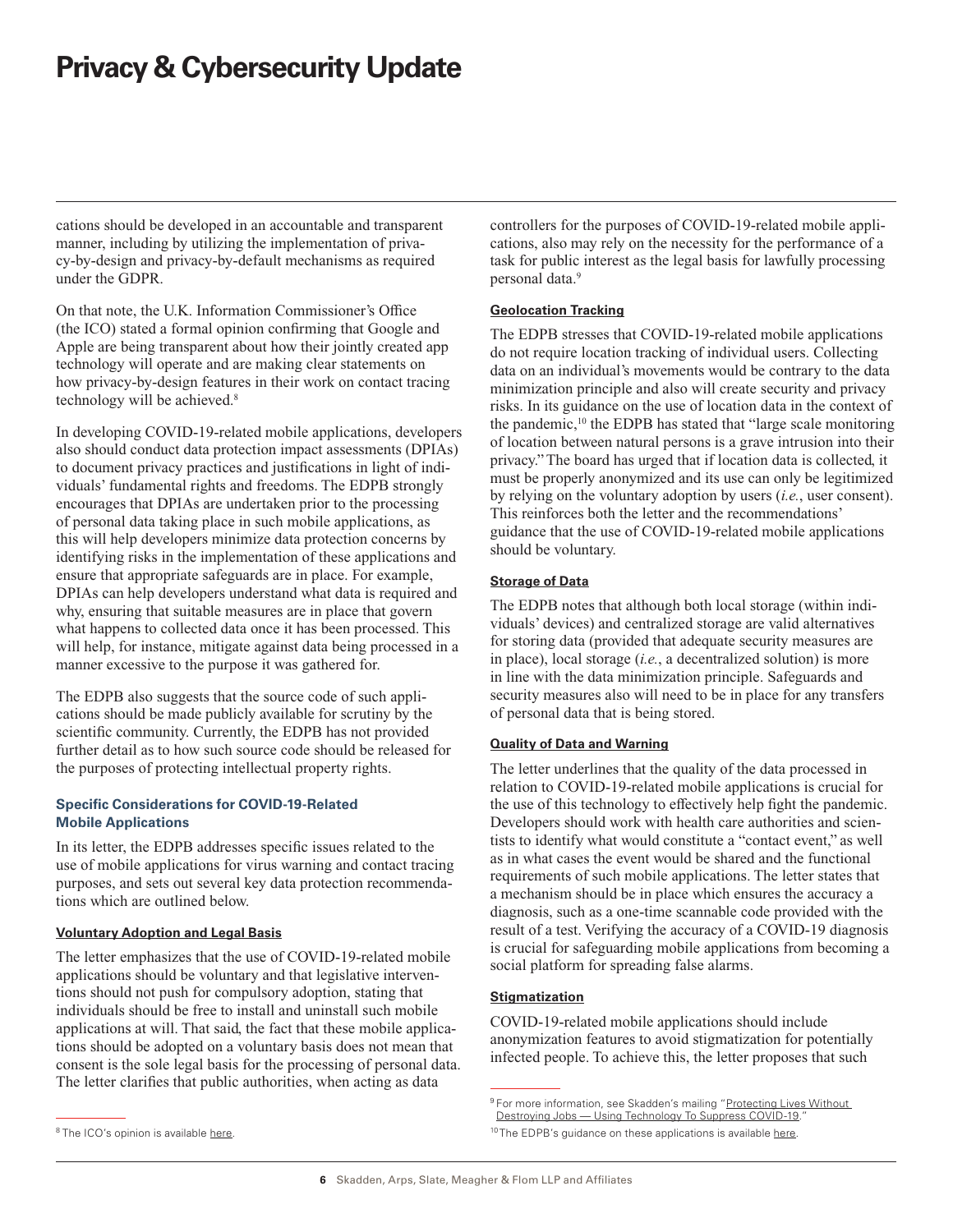<span id="page-6-0"></span>applications, when informing a user of a diagnosis (via an in-app notification) should process only random pseudonyms and should not allow for the reidentification of persons (regardless of their COVID-19 status). The EDPB suggests that no directly identifiable data should be stored in users' devices and that data should be deleted as soon as possible.

## **Algorithm**

The letter advises that the algorithms used in COVID-19-related mobile applications should be supervised by qualified personnel (*i.e.*, the developer's IT team, together with health care authorities and scientists) to ensure the reduction of false positives. The EDPB warns that the task "to provide advice on next steps" should not be fully automated and suggests that there be a callback mechanism, through which a person who has been notified by the application can receive information from a human worker on what to do next.

#### **Data Retention**

The letter supports the EC's recommendations that, following the end of the crisis, COVID-19-related mobile applications should not remain in use and any collected data should be erased or anonymized.

## **Key Takeaways**

As mobile application developers move forward in utilizing technology to help fight the pandemic, both the letter and the recommendations accentuate that data protection principles under the GDPR must be followed. COVID-19-related mobile applications should function in an accountable and transparent manner, including by incorporating privacy-by-design mechanisms and processing personal data in accordance with data protection laws. Such applications should operate in the least intrusive manner possible and have appropriate cybersecurity measures to protect the integrity and confidentiality of data that is being collected. In addition, the applications should be voluntary, not track the geolocation data of its users (relying on proximity information instead) and entail anonymization features to prevent stigmatization. Developers also will need to give due consideration to ensure that measures are in place to destroy the collected data once its processing is no longer required. Also, COVID-19-related mobile applications will need to be fine-tuned while keeping the latest developments of the crisis in mind.

[Return to Table of Contents](#page-0-0)

## **Equifax To Pay Massachusetts \$18.2 Million in Data Breach Settlement**

**Equifax has agreed to pay \$18.2 million to Massachusetts, as well as strengthen the state's cybersecurity practices, as part of a settlement of claims arising from a 2017 data breach.**

On April 17, 2020, Massachusetts Attorney General Maura Healey announced that Equifax Inc. will pay the state \$18.2 million as part of a settlement reached between the credit reporting agency stemming from a major 2017 data breach that affected nearly 3 million Massachusetts residents. The settlement agreement, which is one of the largest data protection penalties ever awarded to a state, also requires Equifax to strengthen its cybersecurity practices.

## **Background**

On September 7, 2017, Equifax announced that hackers had gained access to sensitive personal data of more than 147 million American consumers in a breach that allowed for identity theft and fraud involving Social Security numbers, dates of birth and physical addresses. As a result of this breach, Equifax agreed to pay \$575 million as part of a settlement with the Federal Trade Commission, the Consumer Financial Protection Bureau and 48 U.S. states. Massachusetts and Indiana were the only two states not to join the settlement. According to Attorney General Healy, the settlement was not strong enough and would not do enough for Massachusetts consumers. As such, the Massachusetts Attorney General's Office continued to pursue its action against Equifax under the state's consumer protection and data privacy laws, $11$ which culminated in the \$18.2 million settlement announced this month.

#### **The Settlement**

The funds awarded in accordance with the Massachusetts settlement will go to the state's general fund and the Attorney General's Office. Although the settlement does not include payments or refunds for consumers, it does ensure that Massachusetts residents can seek payment for any identity theft they may suffer from 2017 Equifax breach from a Consumer Restitution Fund of up to \$425 million, which was established as part of the \$575 million global settlement reached in July 2019. Equifax also is providing all U.S. consumers with six free Equifax credit reports per year through 2026.

<sup>&</sup>lt;sup>11</sup> For more information regarding the state's action against Equifax, please read Skadden's [April 2018 Privacy and Cybersecurity Update.](https://www.skadden.com/insights/publications/2018/04/privacy-cybersecurity-update-april#state)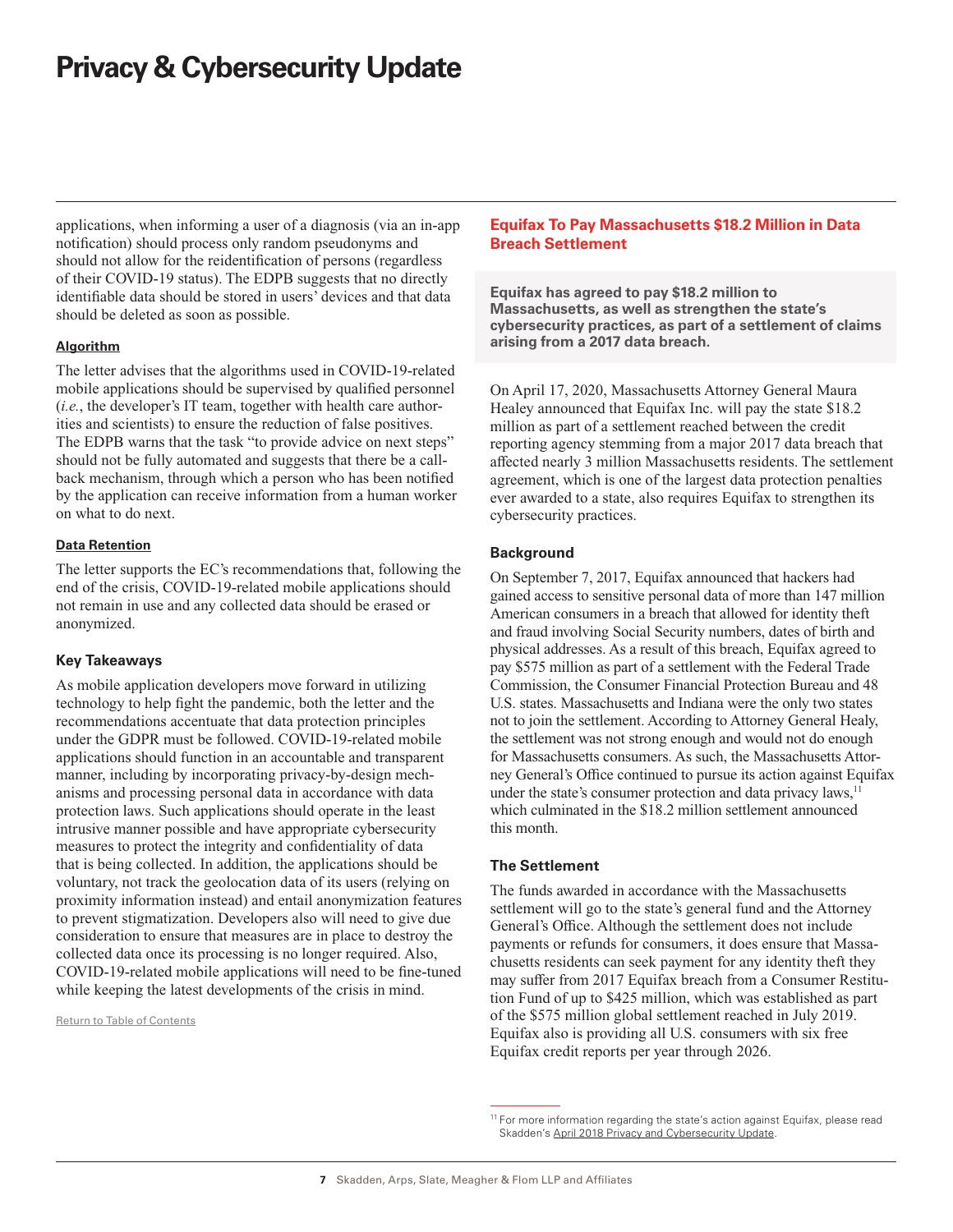<span id="page-7-0"></span>In addition to the monetary payment, the settlement requires Equifax to implement an information security program to protect the confidentiality of all personal information on its network, under the supervision of a chief information security officer. Equifax also is required to minimize the collection of sensitive data, keep its software up to date, impose regular security, monitoring and testing requirements, and obtain third-party assessments of its safeguards.

#### **Key Takeaways**

As one of the largest penalties ever paid to a single state over a data breach, the amount of the settlement award is an indication that some states will seek substantial damages in their effort to protect their residents' personal information. Accordingly, when summing up her office's position, Healey said the overall message of the settlement is "protect people's data or you're going to pay."

[Return to Table of Contents](#page-0-0)

## **International Financial Think Tank Issues Draft Guidance on Cyberattack Responses**

**The Financial Stability Board (FSB), an international organization that monitors and recommends policies intended to stabilize the international financial system, has released proposed guidance for responding to and recovering from cyberattacks, reflecting the potential risks of such attacks to the international financial system.**

On April 20, 2020, the FSB released proposed guidance for responding to and recovering from cyberattacks. The guidance, titled "Effective Practices for Cyber Incident Response and Recovery," describes a variety of measures that companies can implement to help address cyberattacks.<sup>12</sup> The FSB intends to publish a final version of the guidance in October 2020 and is inviting comment from the business community until July 20, 2020.

Though the FSB is not a regulatory body, its members include regulators from the largest economies, as well as international standards-setting bodies and other influential international organizations. The organization also makes policy recommendations to regulators and other policymakers that seek to maintain financial stability.

In the guidelines, the FSB recognizes that cyberattacks pose a threat to the stability of the global financial system and reviews a number of incidents in recent years that affected major financial

institutions and the ecosystems in which they operate. The guidelines detail a number of potential avenues for such an incident to occur in the future, including outlining the interconnectedness of many financial systems and the reliance on third-party service providers that could also experience attacks. As explained in the guidelines, a cyber incident could cause loss of confidence in a major financial institution or in a particular financial industry, as well as financial losses to the affected institution. Additionally, a major incident that is not properly contained could seriously disrupt financial systems, which could lead to worldwide financial instability.

The FSB's guidance is intended to provide a "toolkit" that individual companies can adapt to their own circumstances, adjusting for size, industry and regulatory environment. The toolkit consists of 46 effective practices for responding to and recovering from cyber incidents, across seven general subject areas:

- **governance**, to address how cyberattack response and recovery is managed;
- **preparation**, to address readiness to respond to an attack if and when one takes place;
- **analysis**, to address a company's ability to understand when an attack is taking place and the potential and actual impact of the attack;
- **mitigation**, to help a company reduce the actual impact of an attack and address the attack quickly to reduce the harm it causes;
- restoration, to address the repair and restoration of systems and data after an attack takes place;
- **improvement**, to establish processes to improve a company's ability to respond to and recover from an attack; and
- **coordination and communication**, to encourage coordination with stakeholders to enhance good situational awareness of cyber threats and to enhance the resilience of the system overall.

Within each of these categories, the proposed guidance includes discussion of a variety of different measures and approaches companies could take in relation to that category. For example, in the area of mitigation, the guidance discusses containment of the attack and isolation of affected systems, business continuity measures, and, ultimately, the eradication of malicious code and data that the attackers may have installed.

#### **Key Takeaways**

The FSB's proposed guidance may indicate a movement toward a more cohesive international standard or set of standards for preparing for and responding to cyberattacks. While none of

<sup>&</sup>lt;sup>12</sup> The FSB's quidelines are available [here.](https://www.fsb.org/2020/04/effective-practices-for-cyber-incident-response-and-recovery-consultative-document/)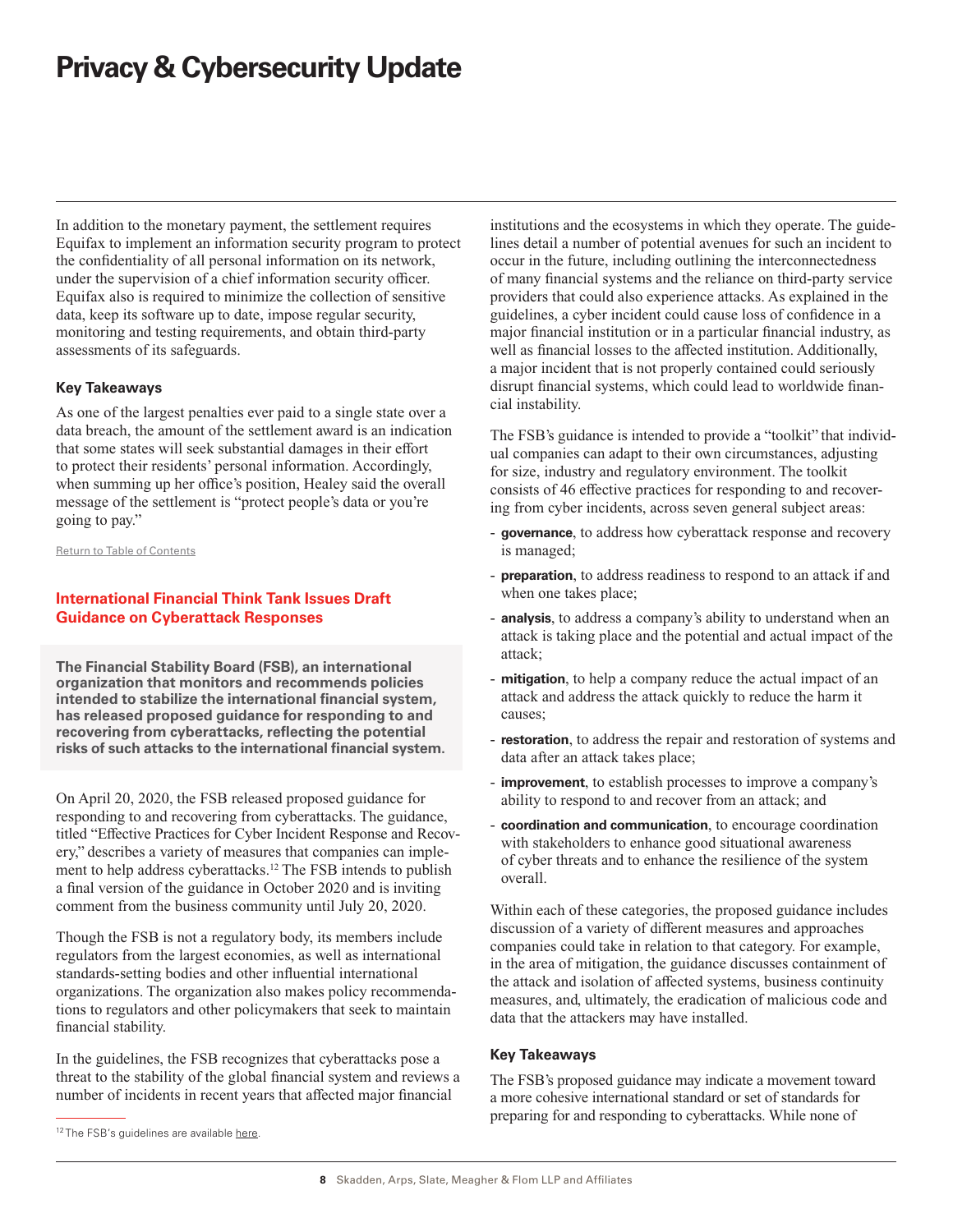<span id="page-8-0"></span>the specific measures identified in the "toolkit" are particularly unusual or novel, the guidance provides a useful single resource for companies seeking to verify that they are taking appropriate steps to prepare for these attacks.

#### [Return to Table of Contents](#page-0-0)

## **Federal Court Holds Phishing Loss Is Not Covered Under Financial Institution Bond**

**A federal court in New Jersey recently held that a bank's loss arising from a phishing scheme is not covered under a financial institution bond, ruling on the plain language of the policy of the bond and signifying how courts may analyze phishing claims going forward.**

On February 11, 2020, the U.S. District Court for the District of New Jersey ruled that insurer Great American Insurance Company (Great American) did not owe coverage under a financial institution bond (FIB) issued to its insured Crown Bank JJR Holding Company, Inc. (Crown Bank), for a loss sustained as a result of a phishing scheme.<sup>13</sup>

#### **The Phishing Scheme**

Crown Bank's procedures permit customers to submit wire transfer requests via phone or email. For all such requests, a Crown Bank employee must, among other actions, have the customer sign and return a wire transfer authorization form, and the employee must call the authorized signatory on the account to confirm the validity of the signature on the form.

Jackie Rodrigues, a Crown Bank director who is married to the bank's chairman and CEO, maintained several accounts with her husband at Crown Bank, and the bank had her signature on file. Over the course of two weeks, Crown Bank received 13 wire requests via email from a fraudster impersonating Mrs. Rodrigues directing the transfer of funds to a bank in Singapore. In each case, the request came from the email address "jackiiesumo $@$ gmail.com," which is identical to Mrs. Rodrigues' actual email address but adds a second lower case "i." Each time, the fraudster completed and returned via email a PDF of the wire transfer authorization form, after which a bank employee printed out the PDF and confirmed the signature with the one the bank had on file. Despite indicating on the wire transfer forms that they did so, the employees never called the telephone number in the bank records to confirm that the request did in fact come from Mrs.

Rodrigues. By the time Crown Bank detected the scheme, the bank had transferred over \$2.7 million in response to the fraudulent requests.

Crown Bank submitted an insurance claim under the FIB, for which Great American denied coverage.<sup>14</sup>

#### **The Court's Decision**

On cross-motions for summary judgment, the court ruled that Crown Bank's loss was not covered under the FIB. The court reasoned that each wire transfer form was transmitted by email, which is a form of electronic transmission and, as such, was not an "Original" document. The court rejected Crown Bank's argument that the printed PDFs were "Original" documents because the express language of the FIB stated that documents transmitted electronically were not originals "even if received and printed." The court also rejected Crown Bank's argument that a PDF could be considered a "first rendering or archetype" within the definition of "Original" and therefore the term is ambiguous and should be construed in favor of coverage. Rather, the court reiterated that under the plain language of the FIB, the definition of "Original" excluded documents transmitted electronically, whether in PDF format or otherwise.

Turning to Rider No. 6, the court focused on the requirement that the wire transfer forms must bear the "signature ... of one other than the person whose name and signature is on file with the Insured." The court then held that because "Mrs. Rodrigues is an authorized signatory, this loss is squarely outside the plain text of the Rider." Moreover, the court observed that Rider No. 6 also requires possession of the "Original" form and that there is no coverage under the extension for this additional reason.<sup>15</sup>

#### **Key Takeaways**

The court's decision in *Crown Bank* illustrates that unambiguous terms of an insurance policy will be interpreted in accordance with their plain meaning, a cardinal rule of contract and insurance policy construction. The decision also serves as an important reminder to policyholders and insurers alike to carefully review the terms of their policies before a loss occurs in order to fully understand the scope of coverage and its limitations.

[Return to Table of Contents](#page-0-0)

<sup>&</sup>lt;sup>14</sup> Crown Bank also submitted an insurance claim under a Computer Crime Policy (CCP) issued by Great American and separately recovered \$1 million under a Bankers Professional Liability Policy issued by another insurer.

<sup>&</sup>lt;sup>15</sup>With respect to the CCP, the court denied both parties' motions for summary judgment without prejudice and directed the parties to submit further briefing regarding Crown Bank's "objectively reasonable expectations" regarding coverage under the CCP as required by New Jersey law.

<sup>13</sup>*Crown Bank JJR Holding Co. v. Great Am. Ins. Co*., 2020 U.S. Dist. LEXIS 23136 (D.N.J. Feb. 11, 2020).